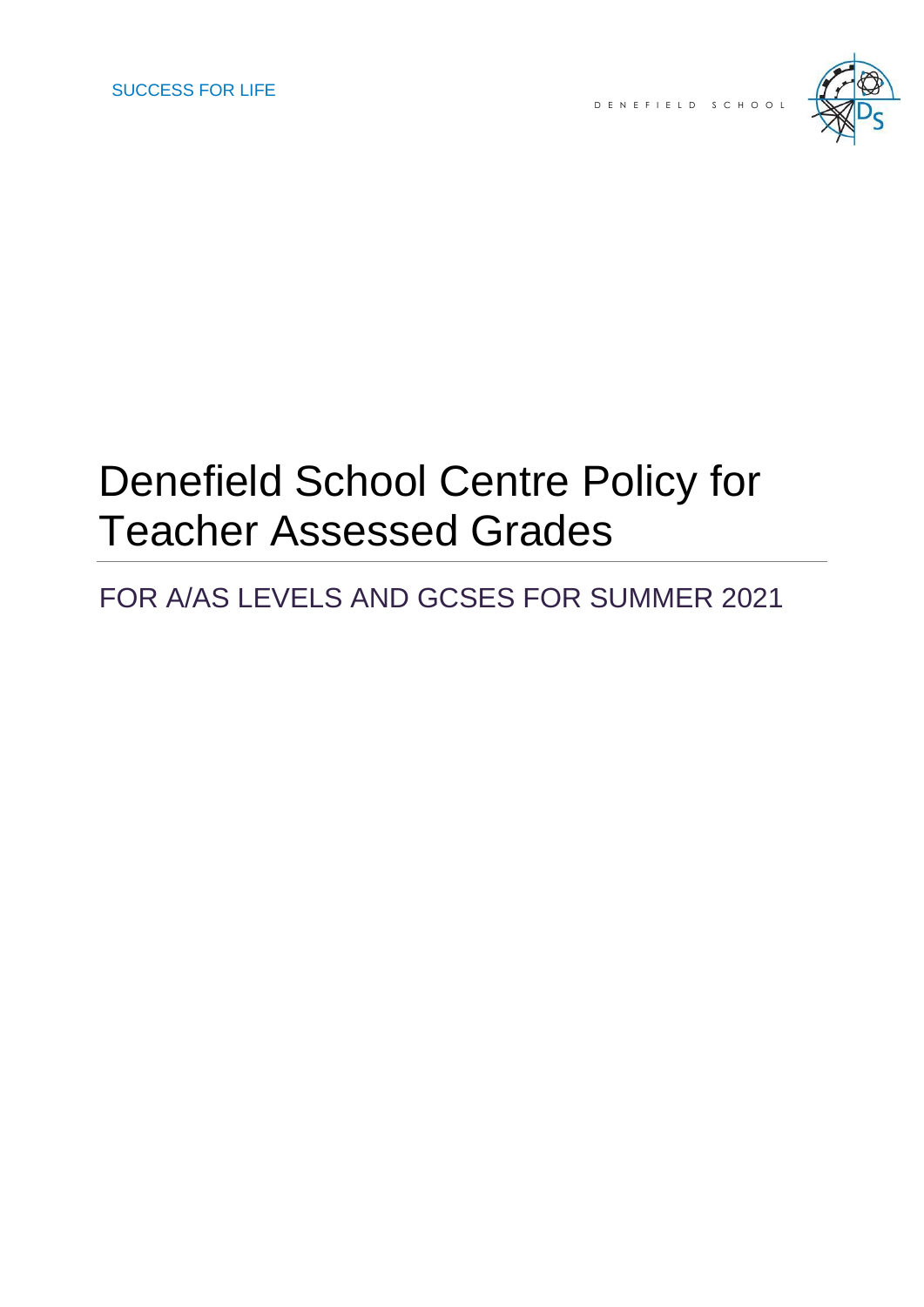

## Statement of intent

This section outlines the purpose of this document in relation to our centre.

#### **Statement of Intent**

This section provides details of the purpose of this document, as appropriate to our centre:

*The purpose of this policy is:*

- *To ensure that teacher assessed grades are determined fairly, consistently, free from bias and effectively within and across faculties.*
- *To ensure the operation of effective processes with clear guidelines and support for staff.*
- *To ensure that all staff involved in the processes clearly understand their roles and responsibilities.*
- *To support teachers to take evidence-based decisions in line with Joint Council for Qualifications guidance.*
- *To ensure the consideration of historical centre data in the process, and the appropriate decision making in respect of, teacher assessed grades.*
- *To support a high standard of internal quality assurance in the allocation of teacher assessed grades.*
- *To support our centre in meeting its obligations in relation to equality legislation.*
- *To ensure our centre meets all requirements set out by the Department of Education, Ofqual, the Joint Council for Qualifications and awarding organisations for Summer 2021 qualifications.*
- *To ensure the process for communicating to candidates and their parents/carers how they will be assessed is clear, in order to give confidence.*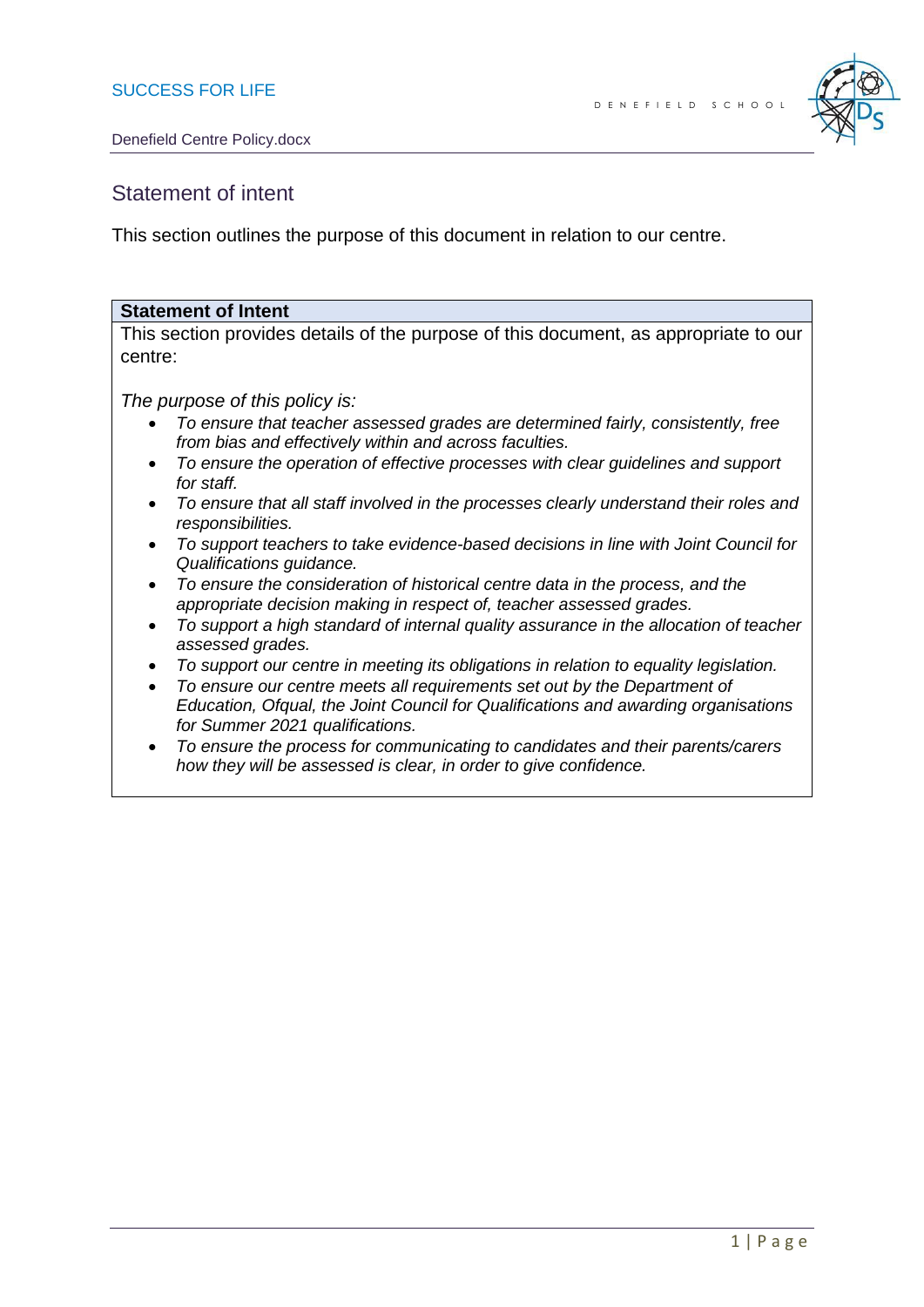

#### Roles and responsibilities

This section of our Centre Policy outlines the personnel in our centre who have specific roles and responsibilities in the process of determining teacher assessed grades this year.

#### **Roles and Responsibilities**

This section gives details of the roles and responsibilities within our centre:

#### *Head of Centre*

- *Our Head of Centre, Edwin Towill, will be responsible for approving our policy for determining teacher assessed grades.*
- *Our Head of Centre has overall responsibility for the school as an examinations centre and will ensure that clear roles and responsibilities of all staff are defined.*
- *Our Head of Centre will confirm that teacher assessed grade decisions represent the academic judgement made by teachers and that the checks in place ensure these align with the guidance on standards provided by awarding organisations.*
- *Our Head of Centre will ensure a robust internal quality assurance process has been produced and signed-off in advance of results being submitted.*

#### *Senior Leadership Team and Heads of Faculty*

*Our Senior Leadership Team and Heads of Faculties will:*

- *provide training and support to our other staff.*
- *support the Head of Centre in the quality assurance of the final teacher assessed grades.*
- *ensure an effective approach within and across faculties and authenticating the preliminary outcome from single teacher subjects.*
- *be responsible for ensuring staff have a clear understanding of the internal and external quality assurance processes and their role within it.*
- *ensure that all teachers within their faculty make consistent judgements about student evidence in deriving a grade.*
- *ensure all staff conduct assessments under the appropriate levels of control with reference to guidance provided by the Joint Council for Qualifications.*
- *ensure teachers have the information required to make accurate and fair judgments.*
- *ensure that a Head of Faculty Checklist is completed for each qualification that they are submitting.*

#### *Teachers/ Specialist Teachers / SENCo*

*Our teachers, specialist teachers and SENCo will:*

- *ensure they conduct assessments under our centre's appropriate levels of control and have sufficient evidence, in line with this Centre Policy and guidance from the Joint Council for Qualifications, to provide teacher assessed grades for each student they have entered for a qualification.*
- *ensure that the teacher assessed grade they assign to each student is a fair, valid and reliable reflection of the assessed evidence available for each student.*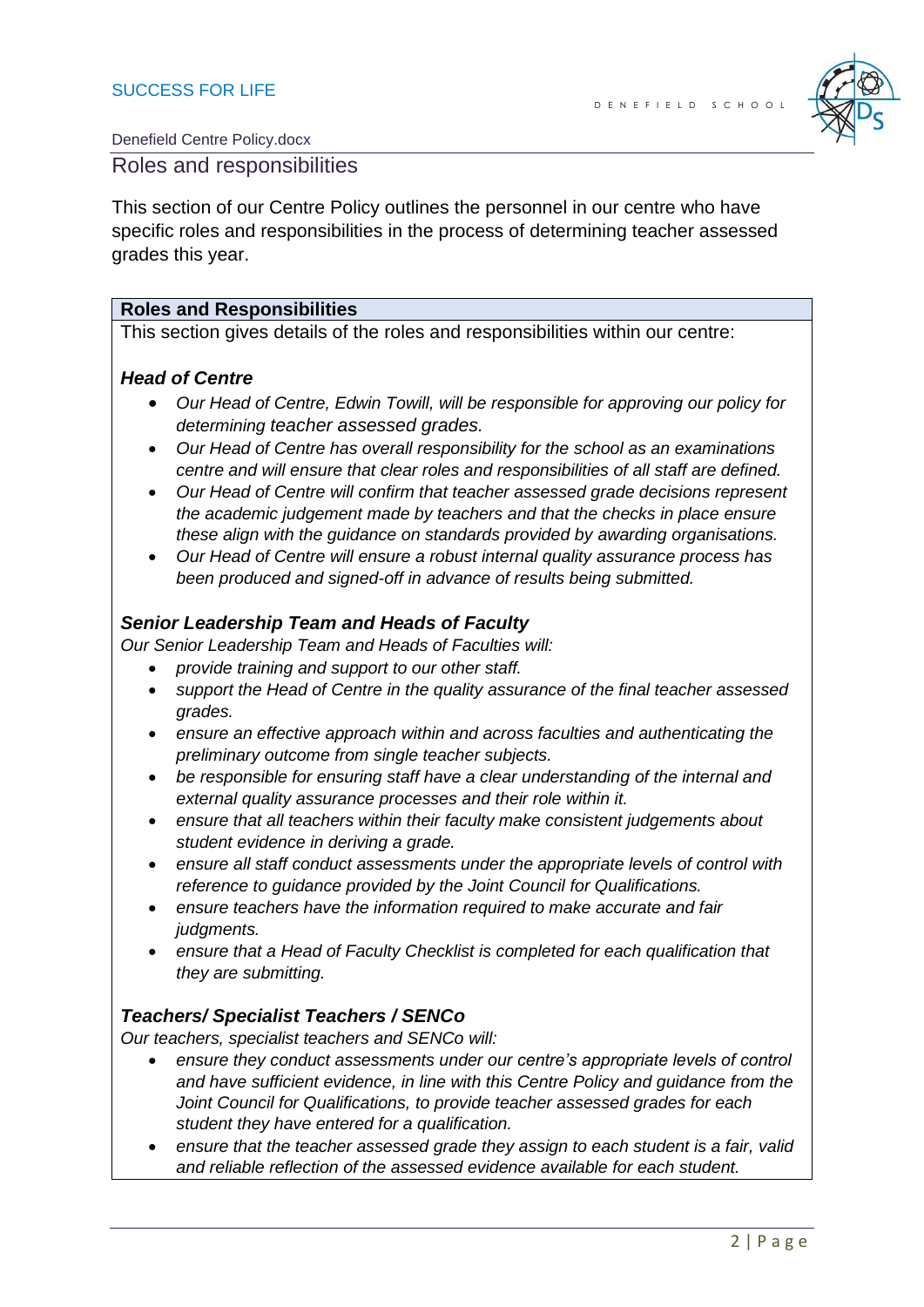#### SUCCESS FOR LIFE



#### Denefield Centre Policy.docx

- *make judgements based on what each student has been taught and what they have been assessed on, as outlined in the section on grading in the main JCQ guidance.*
- *produce an Assessment Record for each subject cohort, that includes the nature of the assessment evidence being used, the level of control for assessments considered, and any other evidence that explains the determination of the final teacher assessed grades. Any necessary variations for individual students will also be recorded.*
- *securely store and be able to retrieve sufficient evidence to justify their decisions.*

#### *Examinations Officer*

*Our Examinations Officer will:*

• *be responsible for the administration of our final teacher assessed grades and for managing the post-results services.*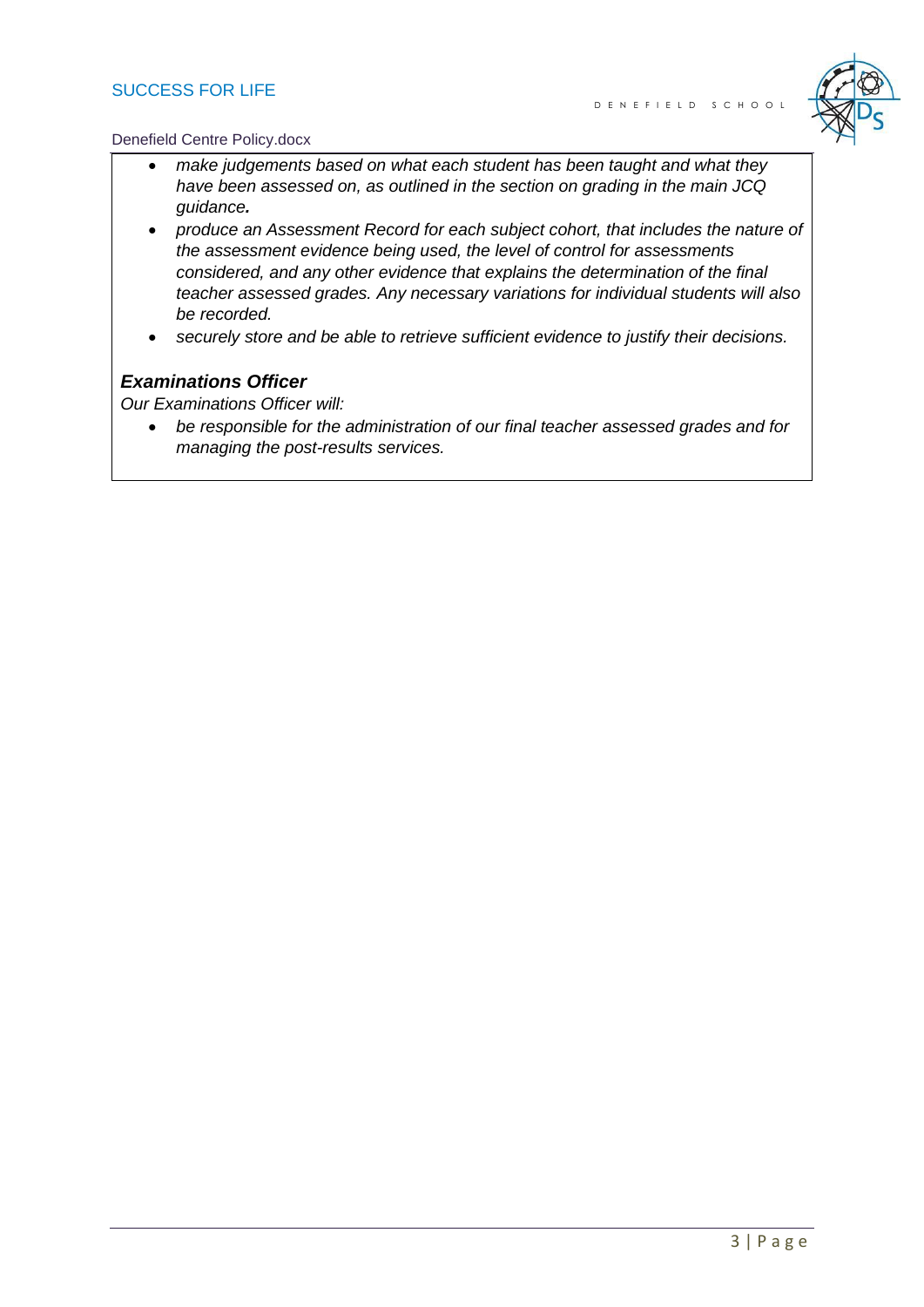

Training, support and guidance

This section of our Centre Policy outlines the training, support and guidance that our centre will provide to those determining teacher assessed grades this year.

#### **Training**

This section provides details of the approach our centre will take to *training, support and guidance in determining teacher assessed grades this year*

- *Teachers involved in determining grades in our centre will attend any centre-based training to help achieve consistency and fairness to all students.*
- *Teachers will engage fully with all training and support that has been provided by the Joint Council for Qualifications and the awarding organisations.*

#### **Support for Newly Qualified Teachers and teachers less familiar with assessment**

This section provides details of our approach to *training, support and guidance for newly qualified teachers and teachers less familiar with assessment*

- *We will provide mentoring from experienced teachers to NQTs and teachers less familiar with assessment.*
- *We will put in place additional internal reviews of teacher assessed grades for NQTs and other teachers as appropriate.*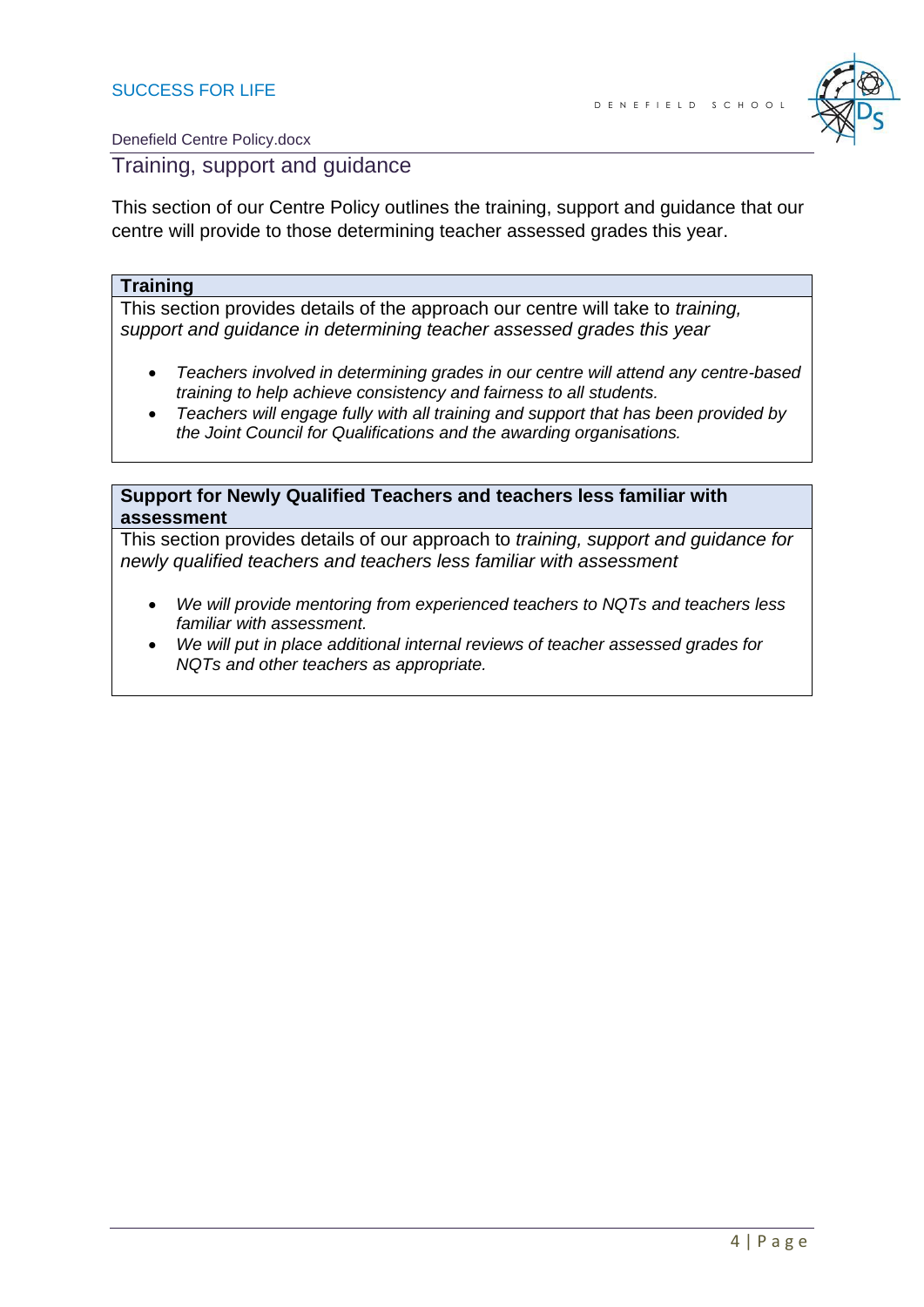

#### Use of appropriate evidence

This section of our Centre Policy indicates how our centre will give due regard to the section in the JCQ guidance entitled: *Guidance on grading for teachers*.

#### **A. Use of evidence**

This section gives details in relation to our use of evidence.

- *Teachers making judgements will have regard to the Ofqual Head of Centre guidance on recommended evidence, and further guidance provided by awarding organisations.*
- *All candidate evidence used to determine teacher assessed grades, and associated documentation, including candidates' work where available, will be retained and made available for the purposes of external quality assurance and appeals.*

*Where appropriate we will use the following:*

- *Work produced in response to assessment materials provided by our awarding organisation(s), including groups of questions, past papers or similar materials such as practice or sample papers.*
- *Non-exam assessment work (often referred to as coursework), even if this has not been fully completed.*
- *Student work produced in centre-devised tasks that reflect the specification, that follow the same format as awarding organisation materials, and have been marked in a way that reflects awarding organisation mark schemes.*
- *Substantial class or homework (including work that took place during remote learning).*
- *Internal tests taken by pupils.*
- *Mock exams taken over the course of study.*
- *Records of a student's capability and performance over the course of study in performance-based subjects such as music, drama and PE.*

*We provide further detail in the following areas:*

*Additional Assessment Materials*

*Where appropriate:*

- *We will use additional assessment materials to give students the opportunity to show what they know, understand or can do in an area of content that has been taught but not yet assessed.*
- *We will use additional assessment materials to give students an opportunity to show improvement, for example, to validate or replace an existing piece of evidence.*
- *We will use additional assessment materials to support consistency of judgement between teachers or classes by giving everyone the same task to complete.*
- *We will combine and/or remove elements of questions where, for example, a multipart question includes a part which focuses on an element of the specification that hasn't been taught.*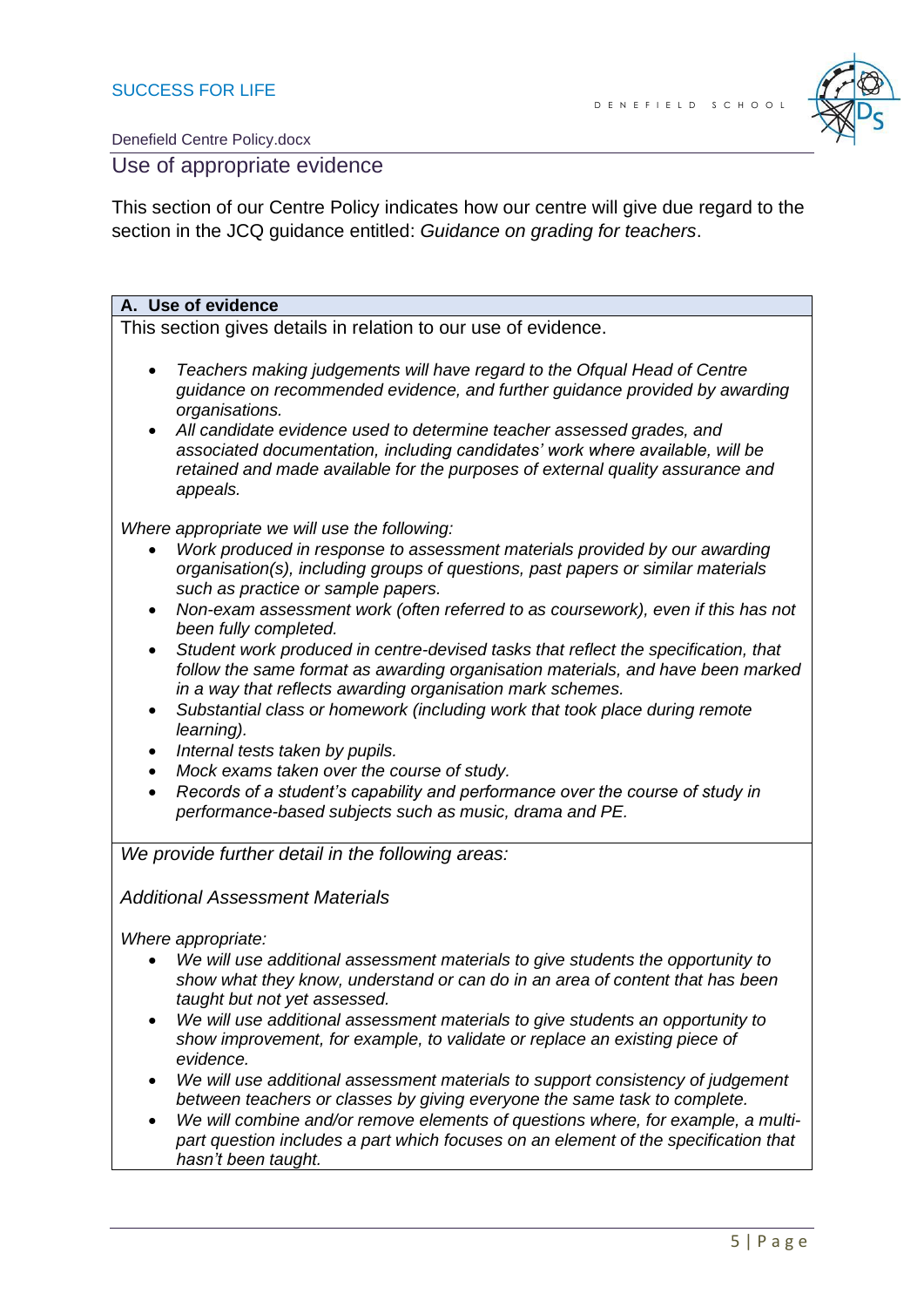#### SUCCESS FOR LIFE



#### Denefield Centre Policy.docx

*Our centre will ensure the appropriateness of evidence and balance of evidence in arriving at grades in the following ways:*

- *We will consider the level of control under which an assessment was completed, for example, whether the evidence was produced under high control and under supervision or at home.*
- *We will take robust measures to authenticate the work as the student's own, especially where that work was not completed within the school.*
- *We will consider the limitations of assessing a student's performance when using assessments that have been completed more than once, or drafted and redrafted, where this is not a skill being assessed.*
- *We will consider the specification and assessment objective coverage of the assessment.*
- *We will consider the depth and breadth of knowledge, understanding and skills assessed, especially higher order skills within individual assessments.*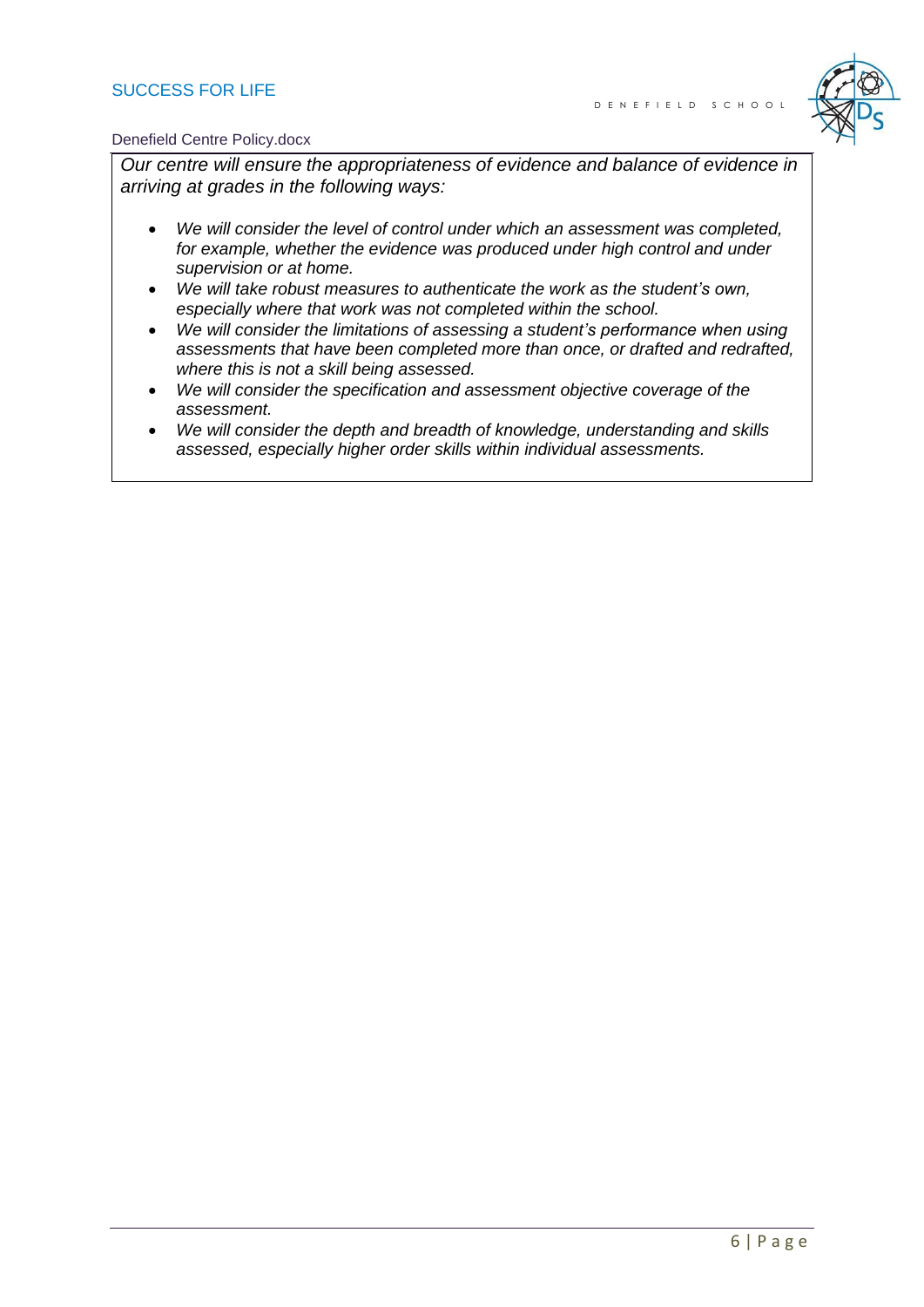

Determining teacher assessed grades

*This section of our Centre Policy outlines the approach our centre will take to awarding teacher assessed grades.*

#### **Awarding teacher assessed grades based on evidence**

We give details here of our centre's approach to awarding teacher assessed grades*.*

- *Our teachers will determine grades based on evidence which is commensurate with the standard at which a student is performing, i.e. their demonstrated knowledge, understanding and skills across the content of the course they have been taught.*
- *Our teachers will record how the evidence was used to arrive at a fair and objective grade, which is free from bias.*
- *Our teachers will produce an Assessment Record for each subject cohort and will share this with their Head of Faculty. Any necessary variations for individual students will also be shared.*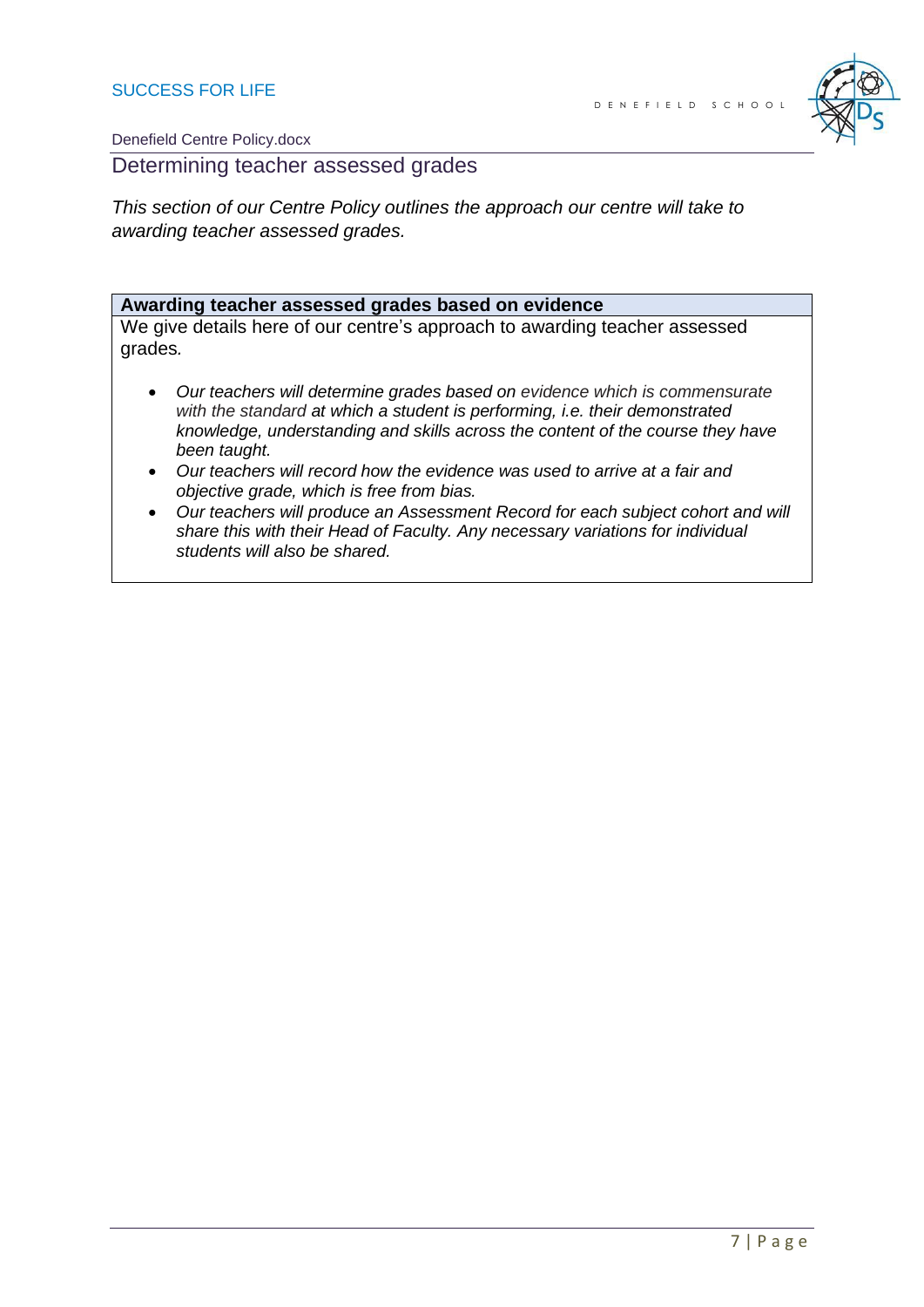

#### Internal quality assurance

This section of our Centre Policy outlines the approach our centre will take to ensure internal standardisation of teacher assessed grades, to ensure consistency, fairness and objectivity of decisions.

#### *Head of Centre Internal Quality Assurance and Declaration*

#### **Internal quality assurance**

This section gives details of our approach to internal standardisation, within and across faculties.

- *We will ensure that all teachers involved in deriving teacher assessed grades read and understand this Centre Policy document.*
- *In subjects where there is more than one teacher and/or class of a subject, we will ensure that our centre carries out an internal standardisation process.*
- *We will ensure that all teachers are provided with training and support to ensure they take a consistent approach to:*
	- o *Arriving at teacher assessed grades*
	- o *Marking of evidence*
	- o *Reaching a holistic grading decision*
	- o *Applying the use of grading support and documentation*
- *We will conduct internal standardisation across all grades.*
- *We will ensure that the Assessment Record will form the basis of internal standardisation and discussions across teachers to agree the awarding of teacher assessed grades.*
- *Where necessary, we will review and reflect on individual grading decisions to ensure alignment with the standards as outlined by our awarding organisation(s).*
- *Where appropriate, we will amend individual grade decisions to ensure alignment with the standards as outlined by our awarding organisation(s).*
- *Where there is only one teacher involved in marking assessments and determining grades, then the output of this activity will be reviewed by an appropriate member of staff within the In respect of equality legislation, we will consider the range of evidence for students of different protected characteristics that are included in our internal standardisation.*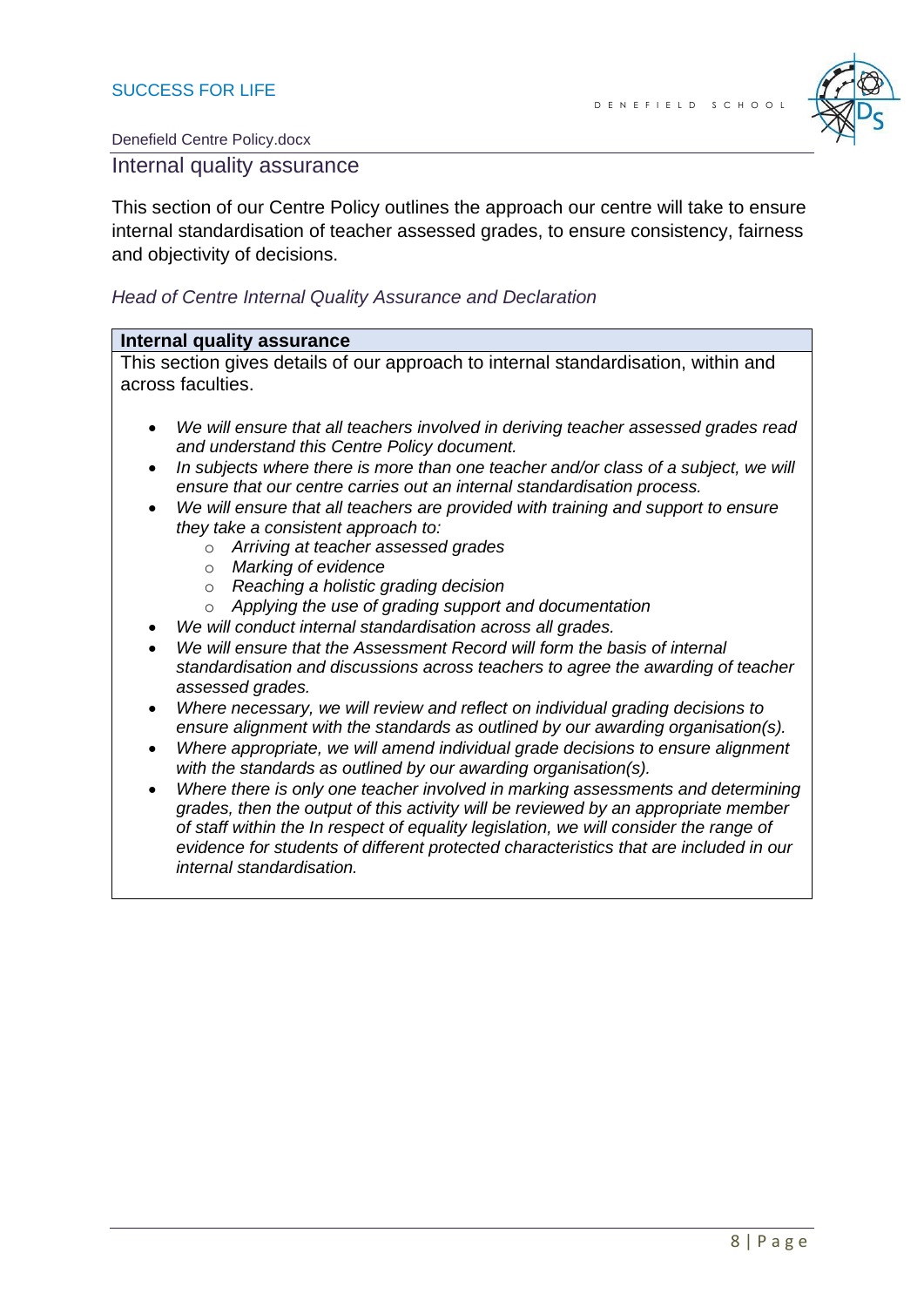

## Comparison of teacher assessed grades to results for previous cohorts

This section of our Centre Policy outlines the approach we will take to compare our teacher assessed grades in 2021 with results from previous cohorts.

**Comparison of Teacher Assessed Grades to results for previous cohorts** This section gives details of our internal process to ensure a comparison of teacher assessed grades at qualification level to results for previous cohorts in our centre taking the same qualification. • *We will compile information on the grades awarded to our students in past June series in which exams took place (e.g. 2017 - 2019).* • *We will consider the size of our cohort from year to year.* • *We will consider the stability of our centre's overall grade outcomes from year to year.* • *We will consider both subject and centre level variation in our outcomes during the internal quality assurance process.* • *We will prepare a succinct narrative on the outcomes of the review against historic data which, in the event of significant divergence from the qualifications-levels profiles attained in previous examined years, which address the reasons for this divergence. This commentary will be available for subsequent review during the QA process. This section gives details of the approach our centre will follow if our initial teacher assessed grades for a qualification are viewed as overly lenient or harsh compared to results in previous years.* • *We will compile historical data giving appropriate regard to potential mixtures of A\*-G and 9-1 grades in GCSEs. Where required, we will use the Ofqual guidance to convert legacy grades into the new 9 to 1 scale.* • *We will include grades from international GCSEs (for example, in mathematics) because we have previously offered these.*  • *We will bring together other data sources that will help to quality assure the grades we intend to award in 2021. This section gives details of changes in our cohorts that need to be reflected in our comparisons.*  • *We will omit subjects that we no longer offer from the historical data.*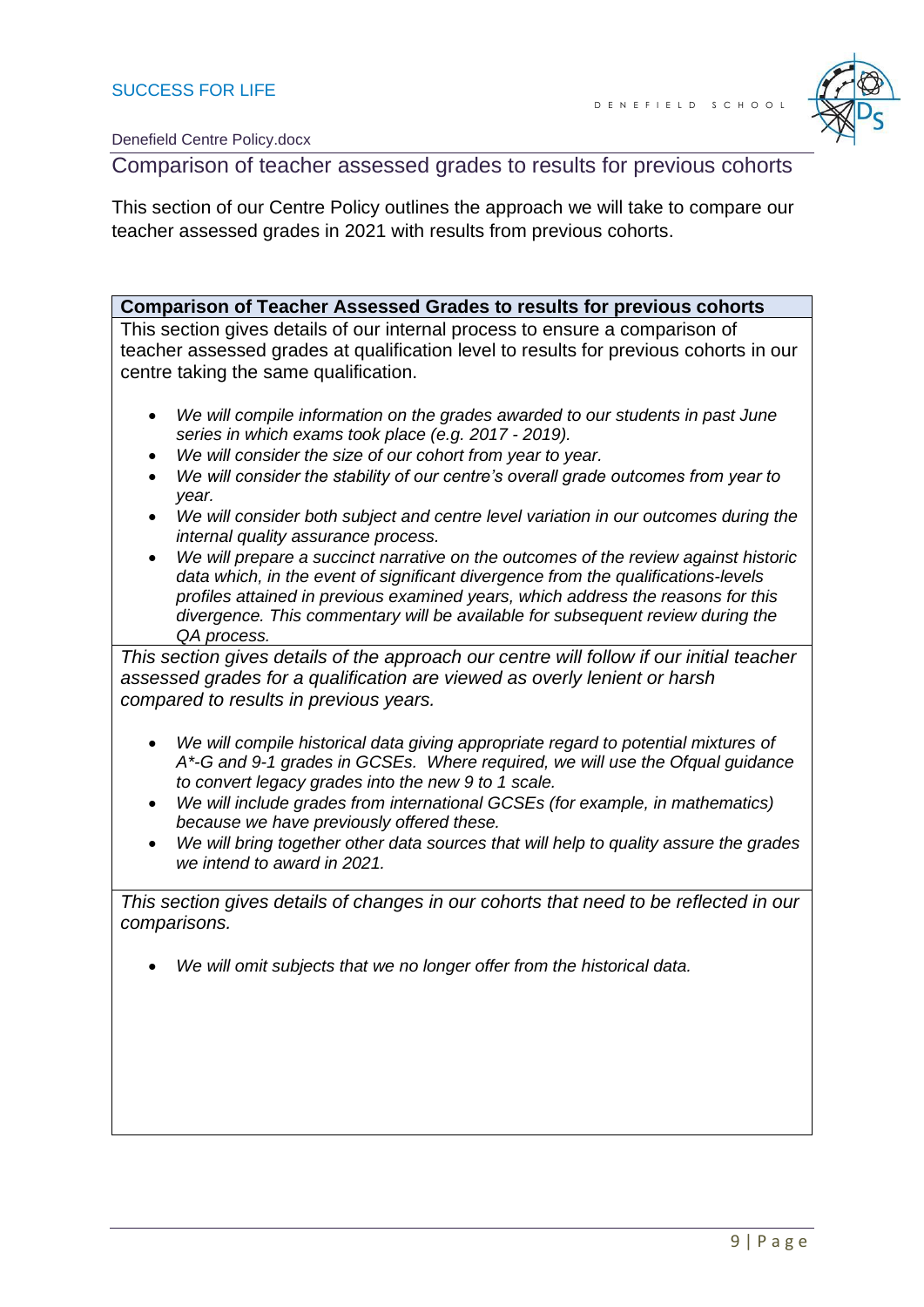

Access Arrangements and Special Considerations

This section of our Centre Policy outlines the approach our centre will take to provide students with appropriate access arrangements and take into account mitigating circumstances in particular instances.

#### **Reasonable adjustments and mitigating circumstances (special consideration)**

This section gives details of our approach to access arrangements and mitigating circumstances (special consideration).

- *Where students have agreed access arrangements or reasonable adjustments (for example a reader or scribe) we will make every effort to ensure that these arrangements are in place when assessments are being taken.*
- *Where an assessment has taken place without an agreed reasonable adjustment or access arrangement, we will endeavour to remove that assessment from the basket of evidence and alternative evidence obtained. Where this is not possible, we will take account of the lack of reasonable adjustment or access arrangements when making judgements.*
- *Where illness or other personal circumstances might have affected performance in assessments used in determining a student's standard of performance, we will take account of this when making judgements.*
- *We will record, as part of the Assessment Record, how we have incorporated any necessary variations to take account of the impact of illness or personal circumstances on the performance of individual students in assessments.*
- *To ensure consistency in the application of Special Consideration, we will ensure all teachers have read and understood the document: JCQ – [A guide to the special](https://www.jcq.org.uk/wp-content/uploads/2020/08/A-guide-to-the-spec-con-process-202021-Website-version.pdf)  [consideration process, with effect from 1 September 2020](https://www.jcq.org.uk/wp-content/uploads/2020/08/A-guide-to-the-spec-con-process-202021-Website-version.pdf)*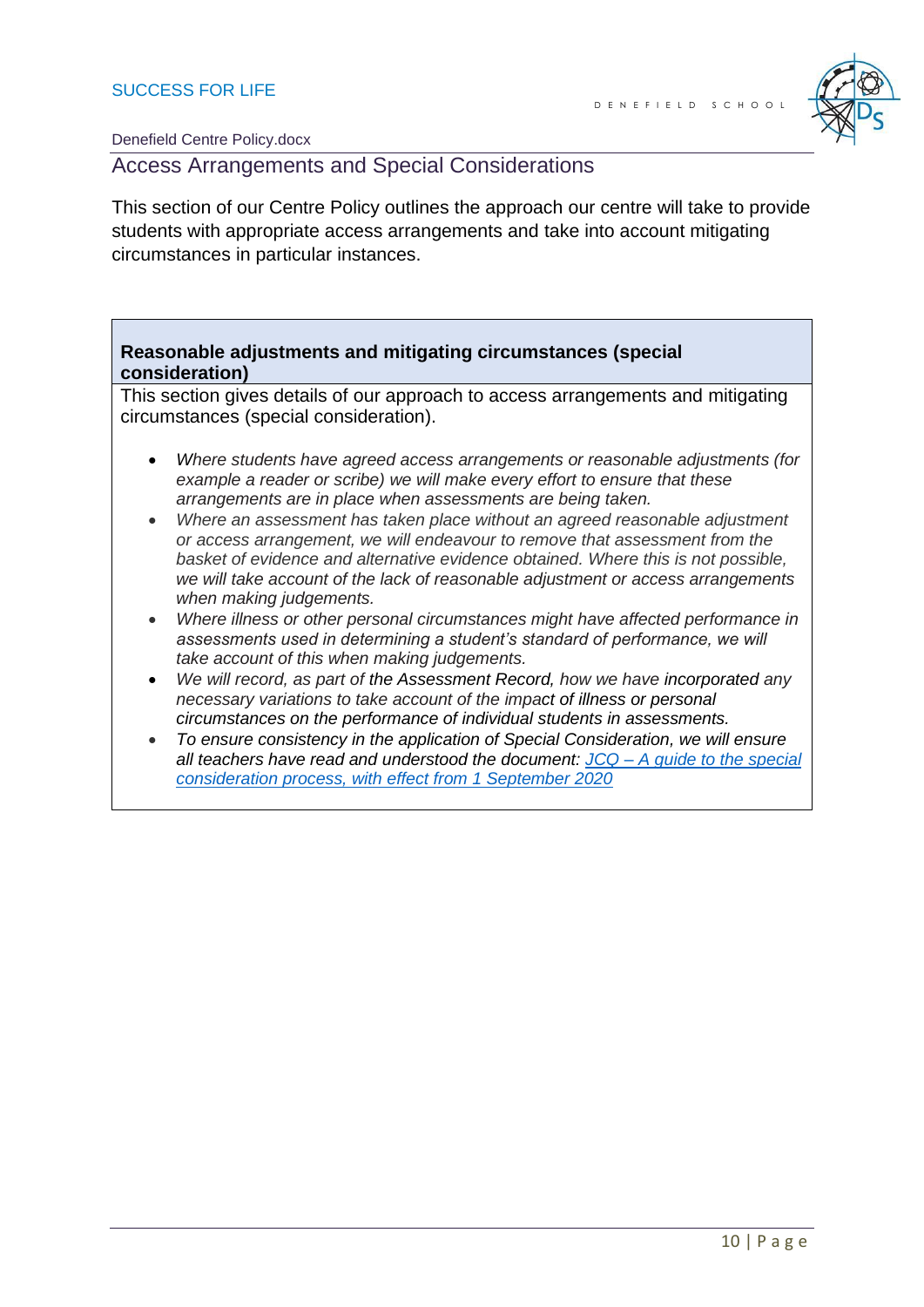

Addressing disruption/differential lost learning (DLL)

#### B. **Addressing Disruption/Differentiated Lost Learning (DLL)**

This section gives details of our approach to address disruption or differentiated lost teaching.

• Teacher assessed grades will be determined based on evidence of the content that has been taught and assessed for each student.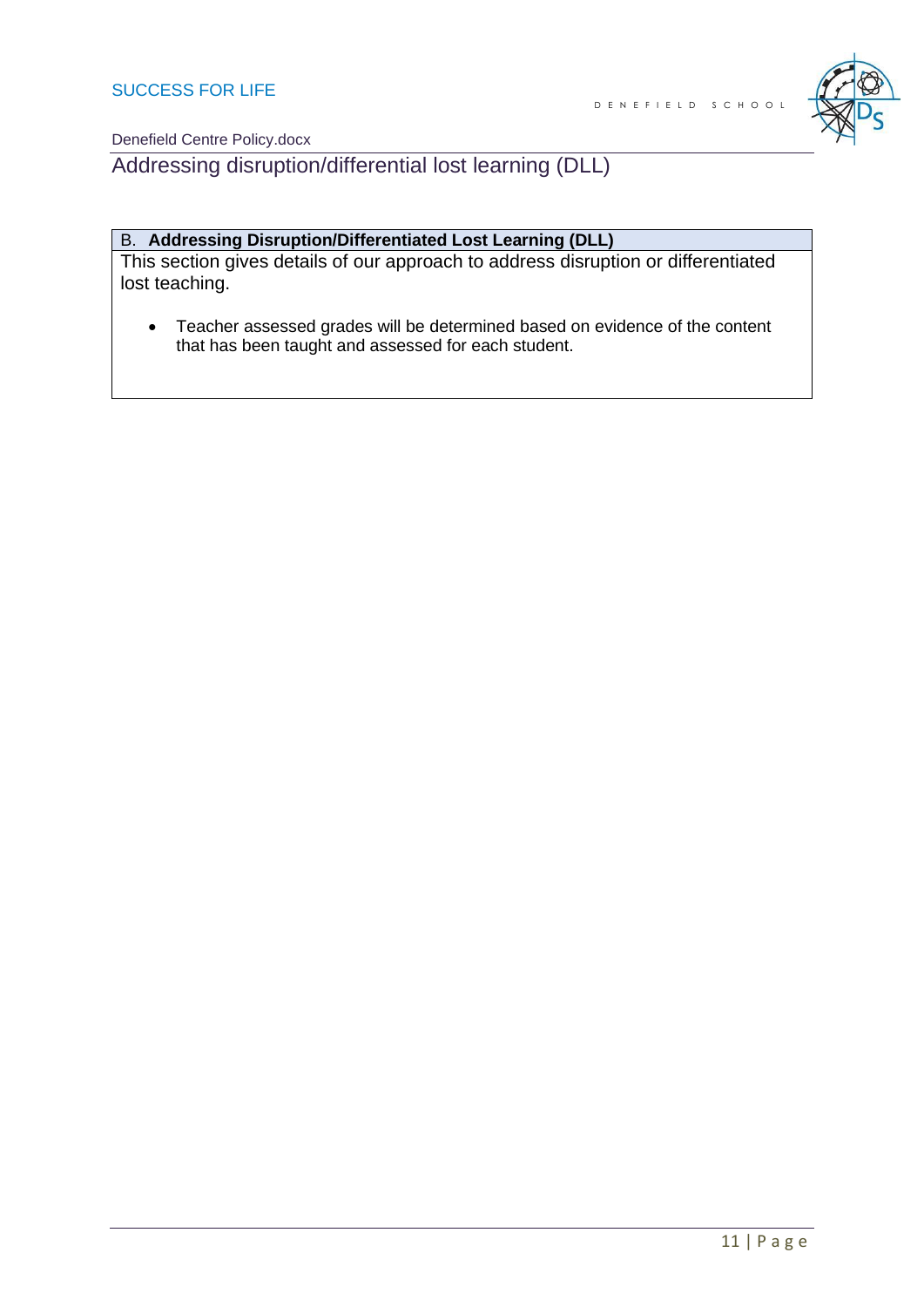

#### **Objectivity**

This section of our Centre Policy outlines the arrangements in place to ensure objectivity of decisions.

#### **Objectivity**

This section gives a summary of the arrangements in place within our centre in relation to objectivity.

*Staff will fulfil their duties and responsibilities in relation to relevant equality and disability legislation.*

*Senior Leaders, Heads of Faculty and Centre will consider:*

- *sources of unfairness and bias (situations/contexts, difficulty, presentation and format, language, conditions for assessment, marker preconceptions);*
- *how to minimise bias in questions and marking and hidden forms of bias); and*
- *bias in teacher assessed grades.*
- *where possible, scripts will be marked blind in order to eliminate unconscious bias*

*To ensure objectivity, all staff involved in determining teacher assessed grades will be made aware that:*

- *unconscious bias can skew judgements;*
- *the evidence presented should be valued for its own merit as an indication of performance and attainment;*
- *teacher assessed grades should not be influenced by candidates' positive or challenging personal circumstances, character, behaviour, appearance, socioeconomic background, or protected characteristics;*
- *unconscious bias is more likely to occur when quick opinions are formed; and*

*Our internal standardisation process will help to ensure that there are different perspectives to the quality assurance process.*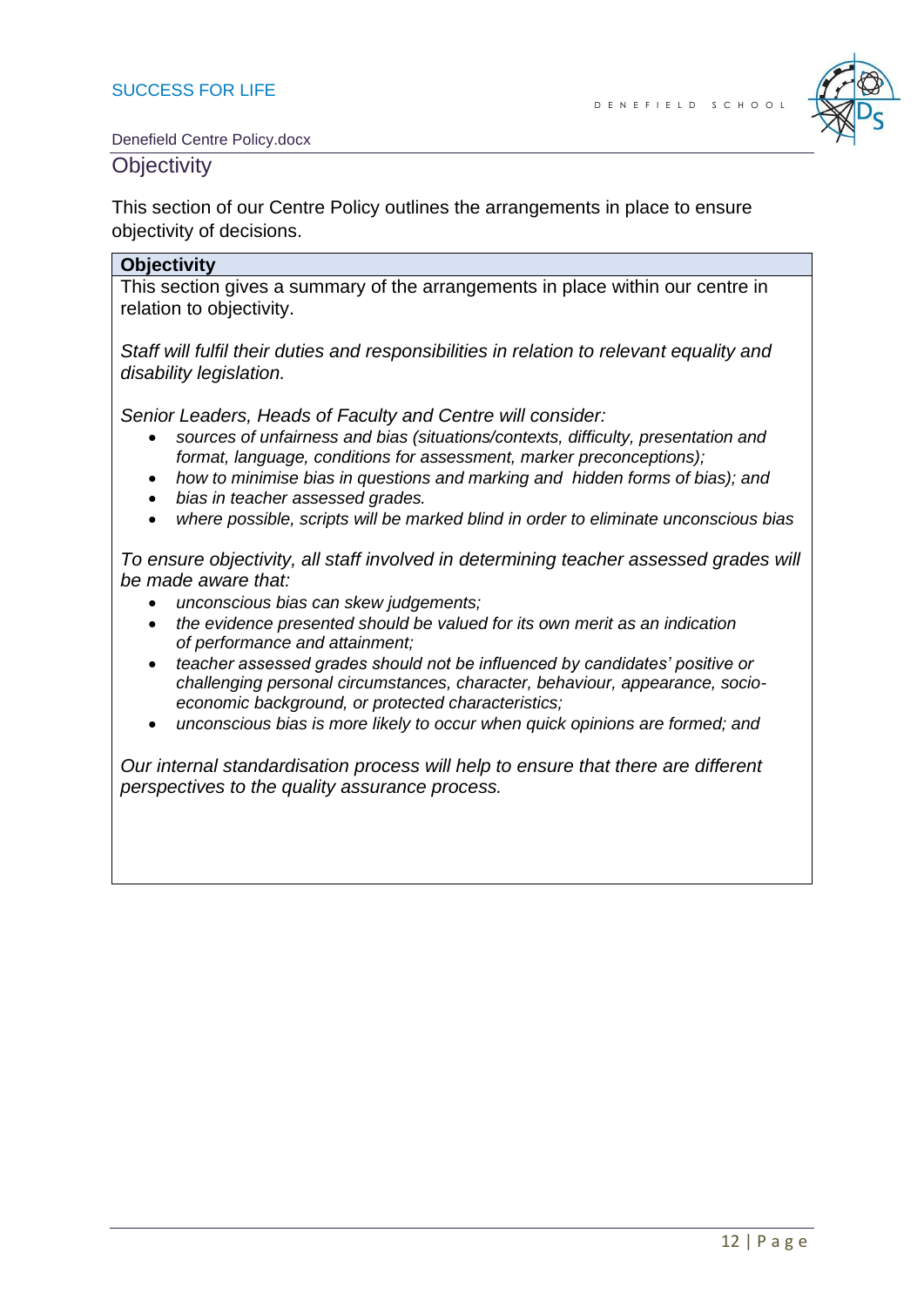

Recording decisions and retention of evidence and data

This section of our Centre Policy outlines our arrangements to recording decisions and to retaining evidence and data.

| C. Recording Decisions and Retention of Evidence and Data                        |
|----------------------------------------------------------------------------------|
| This section outlines our approach to recording decisions and retaining evidence |
| and data.                                                                        |

- *We will ensure that teachers and Heads of Faculty maintain records that show how the teacher assessed grades process operated, including the rationale for decisions in relation to individual marks/grades.*
- *We will ensure that evidence is maintained across a variety of tasks to develop a holistic view of each student's demonstrated knowledge, understanding and skills in the areas of content taught.*
- *We will put in place recording requirements for the various stages of the process to ensure the accurate and secure retention of the evidence used to make decisions.*
- *We will comply with our obligations regarding data protection legislation.*
- *We will ensure that the grades accurately reflect the evidence submitted.*
- *We will ensure that evidence is retained electronically or on paper in a secure centre-based system that can be readily shared with our awarding organisation(s).*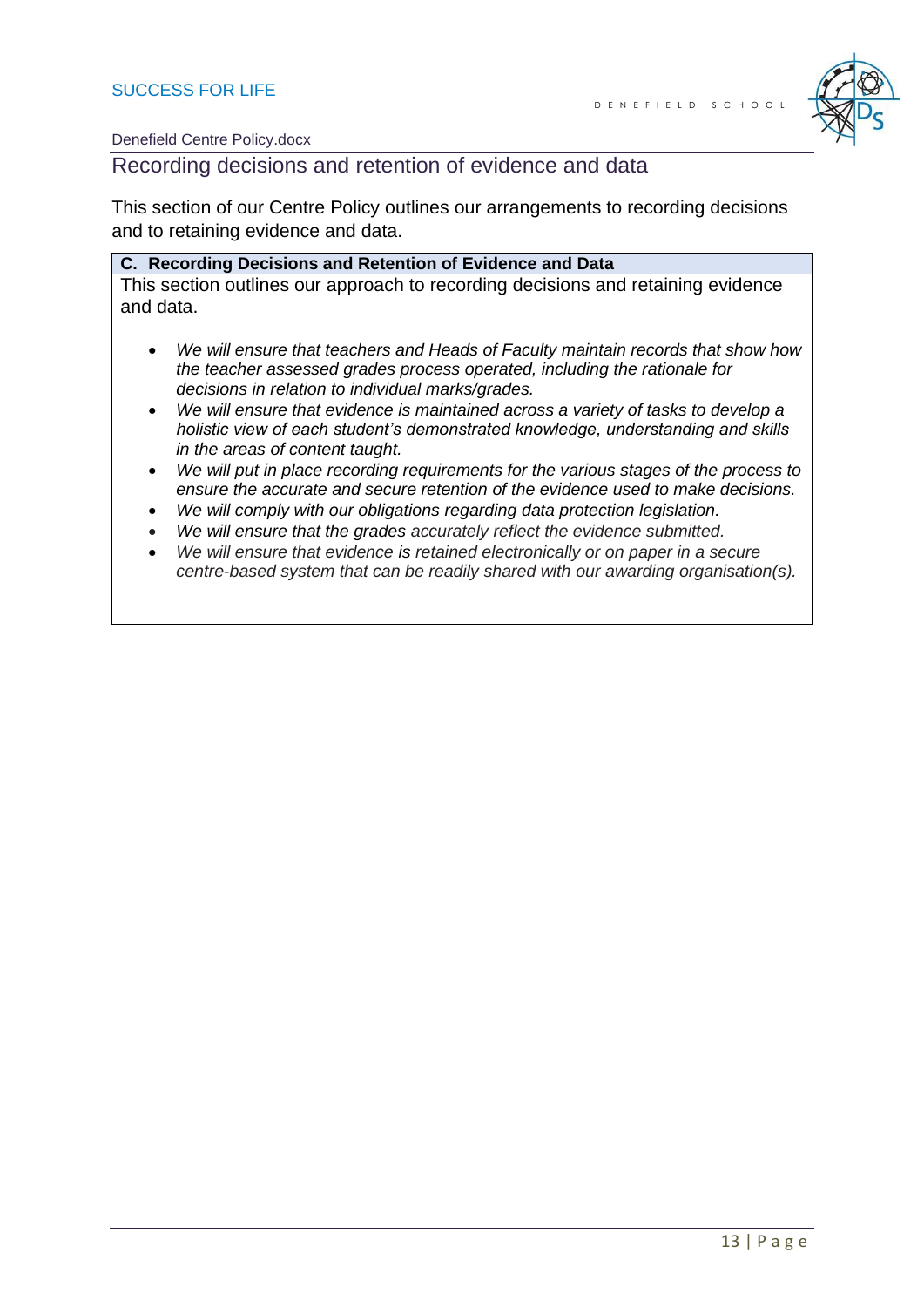

Authenticating evidence

#### **D. Authenticating evidence**

This section of our Centre Policy details the mechanisms in place to ensure that teachers are confident in the authenticity of evidence, and the process for dealing with cases where evidence is not thought to be authentic.

- *Robust mechanisms will be in place to ensure that teachers are confident that work used as evidence is the students' own and that no inappropriate levels of support have been given to students to complete it, either within the centre or with external tutors. These include: ensuring where possible work submitted was produced under medium or high levels of control, asking students to complete candidate declaration forms for any work produced under low control conditions, and using plagiarism detection software where appropriate.*
- *It is understood that awarding organisations will investigate instances where it appears evidence is not authentic. We will follow all guidance provided by awarding organisations to support these determinations of authenticity.*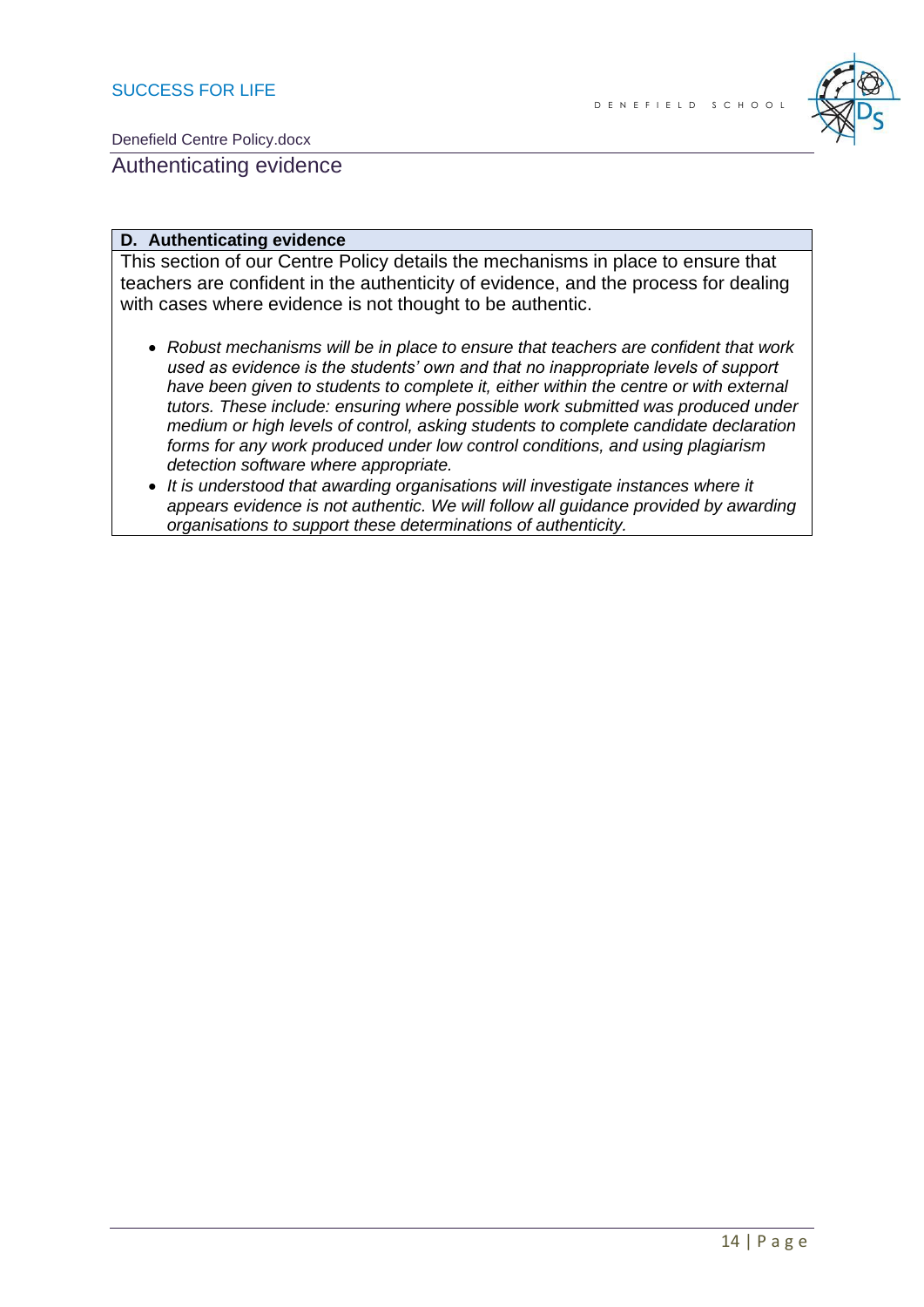

## Confidentiality, malpractice and conflicts of interest

#### **A. Confidentiality**

*This section details the measures in place in our centre to maintain the confidentiality of grades, while sharing information regarding the range of evidence on which the grades will be based.* 

- *All staff involved have been made aware of the need to maintain the confidentiality of teacher assessed grades.*
- *All teaching staff have been briefed on the requirement to share details of the range of evidence on which students' grades will be based, while ensuring that details of the final grades remain confidential.*
- *Relevant details from this Policy, including requirements around sharing details of evidence and the confidentiality requirements, have been shared with parents/guardians.*

#### **B. Malpractice**

*This section details the measures in place in our centre to prevent malpractice*  and, where that proves impossible, to handle cases in accordance with awarding *organisation requirements.*

- *Our general centre policies regarding malpractice, maladministration and conflicts of interest have been reviewed to ensure they address the specific challenges of delivery in Summer 2021.*
- *All staff involved have been made aware of these policies, and have received training in them as necessary.*
- *All staff involved have been made aware of the specific types of malpractice which may affect the Summer 2021 series including:*
- o *breaches of internal security;*
- o *deception;*
- o *improper assistance to students;*
- o *failure to appropriately authenticate a student's work;*
- o *over direction of students in preparation for common assessments;*
- o *allegations that centres submit grades not supported by evidence that they know to be inaccurate;*
- o *centres enter students who were not originally intending to certificate a grade in the Summer 2021 series;*
- o *failure to engage as requested with awarding organisations during the External Quality Assurance and appeal stages; and*
- o *failure to keep appropriate records of decisions made and teacher assessed grades.*
- *The consequences of malpractice or maladministration as published in the JCQ guidance: [JCQ Suspected](https://www.jcq.org.uk/exams-office/malpractice/jcq-suspected-malpractice-policies-and-procedures-2019-2020) Malpractice: Policies and Procedures and*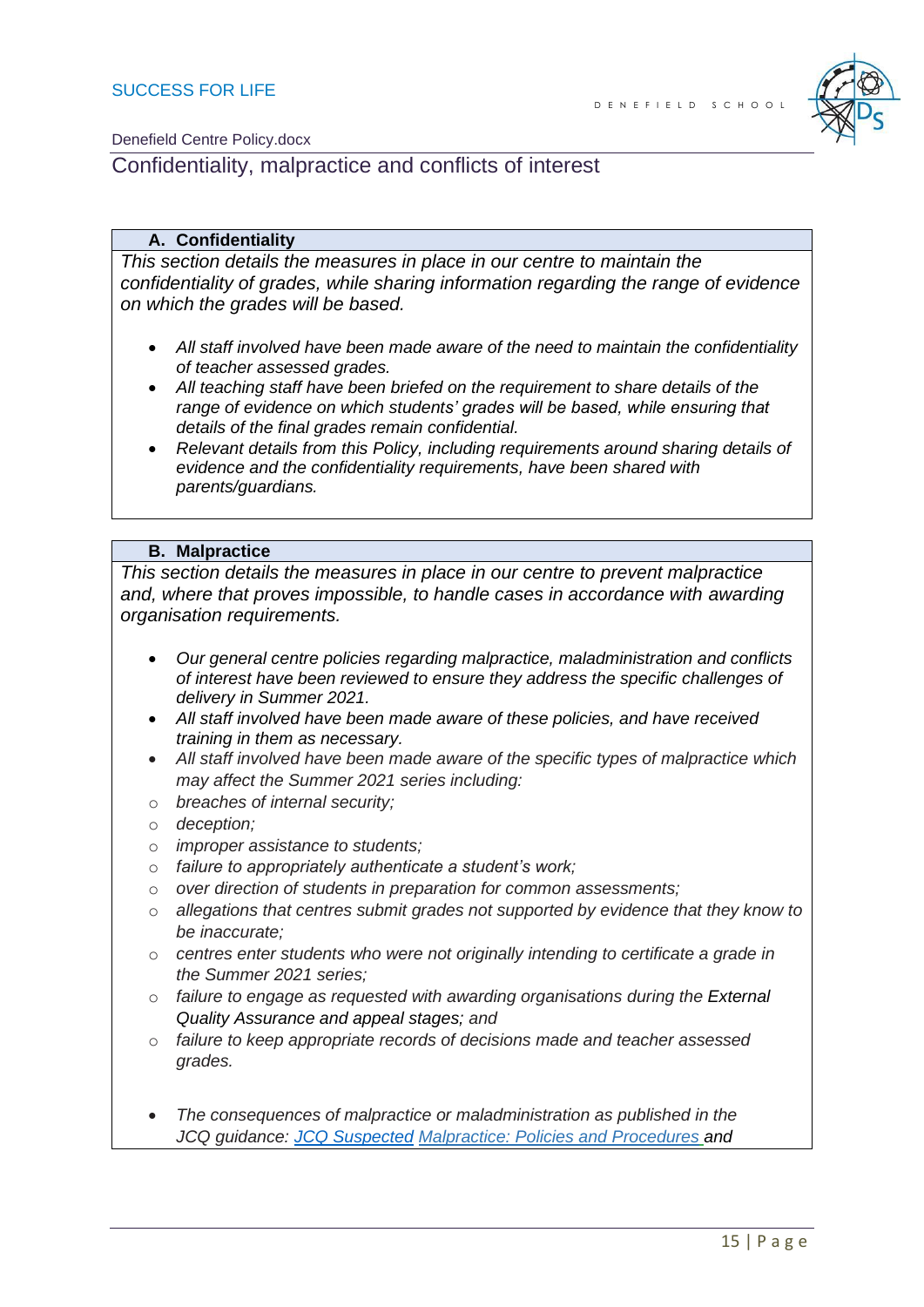

*including the risk of a delay to students receiving their grades, up to, and including, removal of centre status have been outlined to all relevant staff.* 

#### *Conflicts of Interest*

This section of our Centre Policy outlines the measures in place to address potential conflicts of interest.

#### **C. Conflicts of Interest**

*This section details our approach to addressing conflicts of interest, and how we will respond to such allegations.* 

- *To protect the integrity of assessments, all staff involved in the determination of grades must declare any conflict of interest such as relationships with students to our Head of Centre for further consideration.*
- *Our Head of Centre will take appropriate action to manage any conflicts of interest arising with centre staff in accordance with the JCQ documents - [General Regulations for Approved Centres, 1 September 2020 to 31 August](https://www.jcq.org.uk/wp-content/uploads/2020/09/Gen_regs_approved_centres_20-21_FINAL.pdf)  [2021.](https://www.jcq.org.uk/wp-content/uploads/2020/09/Gen_regs_approved_centres_20-21_FINAL.pdf)*
- *We will also carefully consider the need if necessary to separate duties and personnel to ensure fairness in later process reviews and appeals.*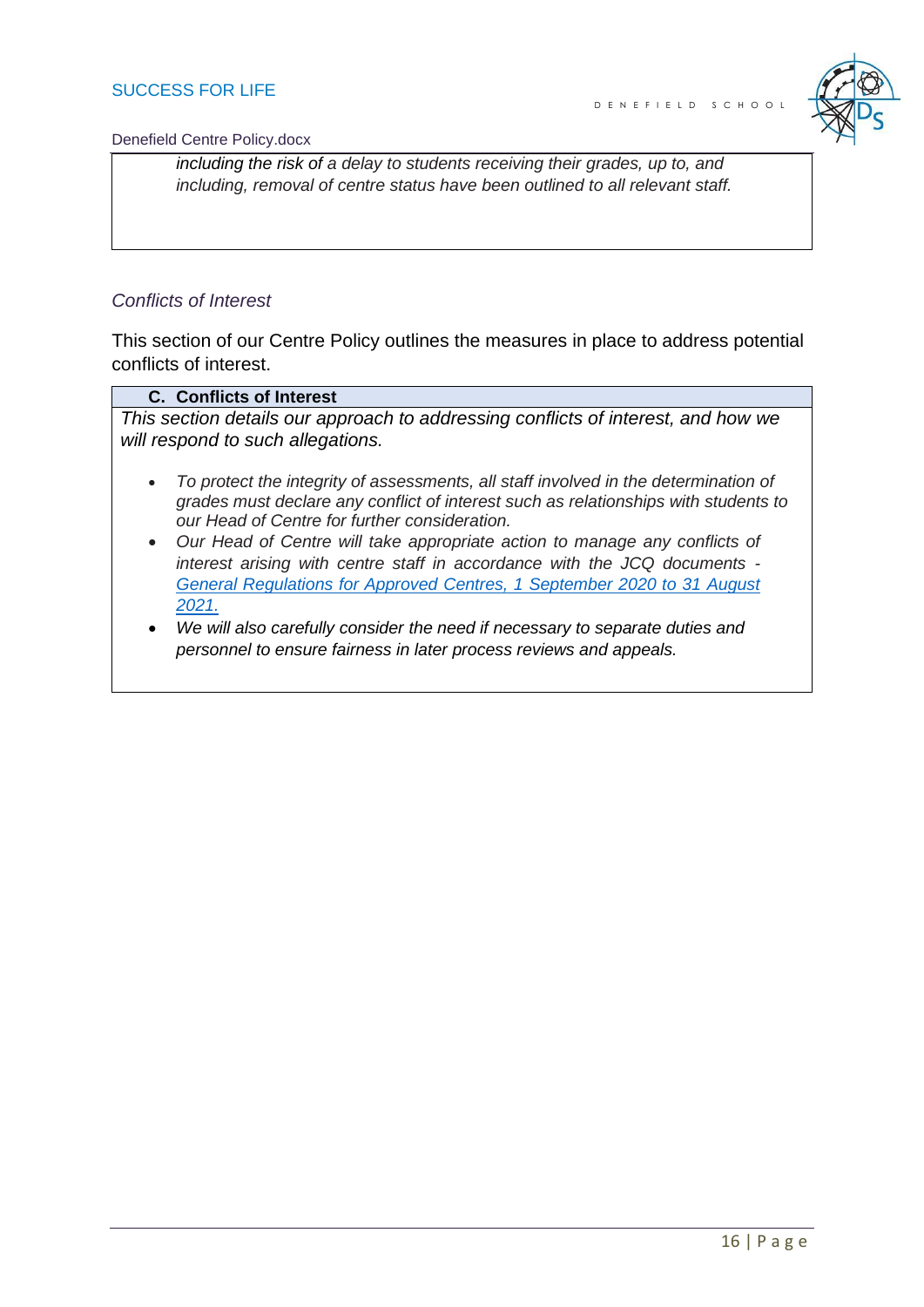

### External Quality Assurance

This section of our Centre Policy outlines the arrangements in place to comply with awarding organisation arrangements for External Quality Assurance of teacher assessed grades in a timely and effective way.

#### **A. External Quality Assurance**

*This section outlines the arrangements we have in place to ensure the relevant documentation and assessment evidence can be provided in a timely manner for the purposes of External Quality Assurance sampling, and that staff can be made available to respond to enquiries.* 

- *All staff involved have been made aware of the awarding organisation requirements for External Quality Assurance as set out in the JCQ Guidance.*
- *All necessary records of decision-making in relation to determining grades have been properly kept and can be made available for review as required.*
- *All student evidence on which decisions regarding the determination of grades has been retained and can be made available for review as required.*
- *Instances where student evidence used to decide teacher assessed grades is not available, for example where the material has previously been returned to students and cannot now be retrieved, will be clearly recorded on the appropriate documentation.*
- *All staff involved have been briefed on the possibility of interaction with awarding organisations during the different stages of the External Quality Assurance process and can respond promptly and fully to enquiries, including attendance at Virtual Visits should this prove necessary.*
- *Arrangements are in place to respond fully and promptly to any additional requirements/reviews that may be identified as a result of the External Quality Assurance process.*
- *Staff have been made aware that a failure to respond fully and effectively to such additional requirements may result in further action by the awarding organisations, including the withholding of results.*

## Results

This section of our Centre Policy outlines our approach to the receipt and issue of results to students and the provision of necessary advice and guidance.

#### **A. Results**

*This section details our approach to the issue of results to students and the provision of advice and guidance.*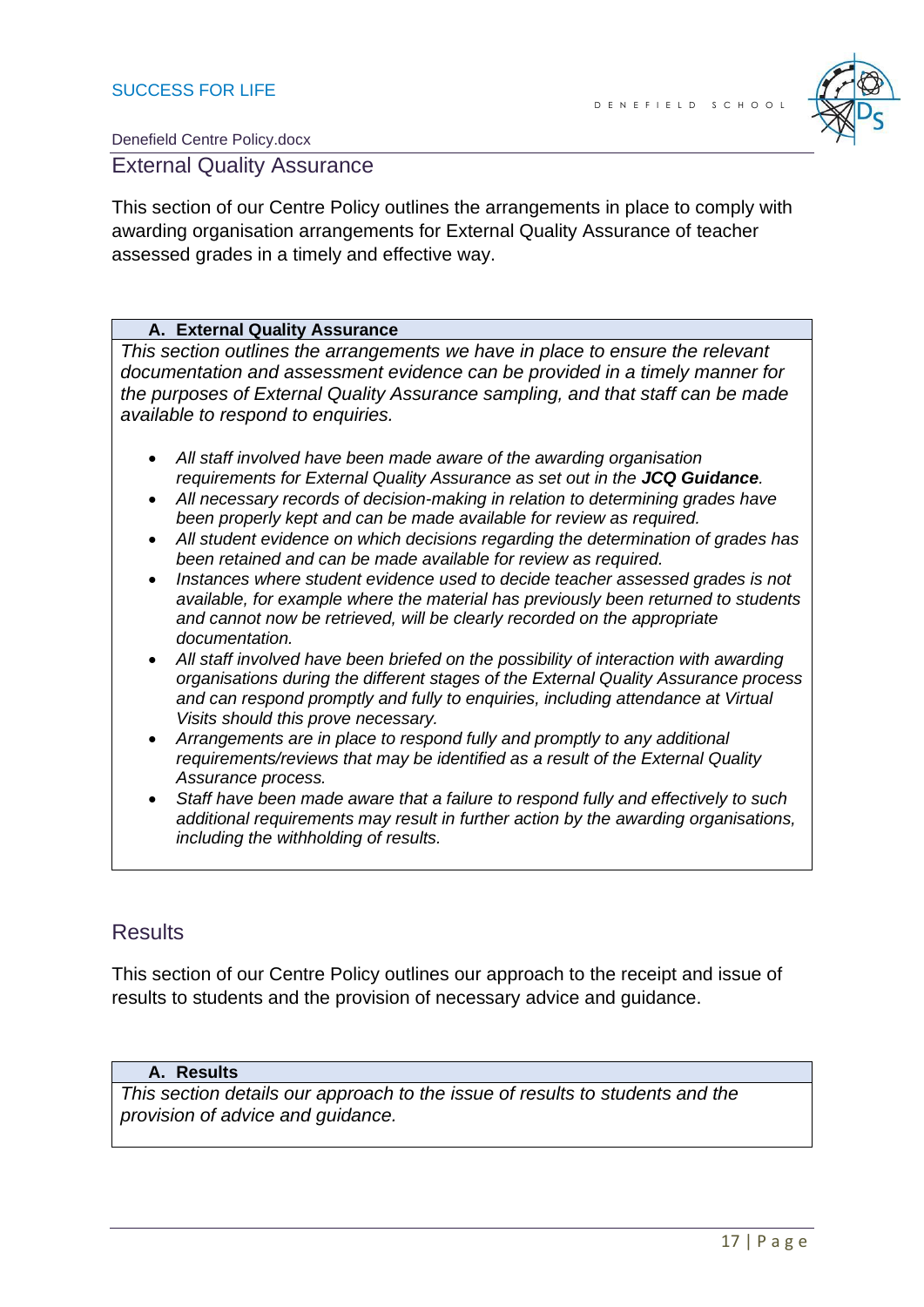#### SUCCESS FOR LIFE



#### Denefield Centre Policy.docx

- *All staff involved have been made aware of the specific arrangements for the issue of results in Summer 2021, including the issuing of A/AS and GCSE results in the same week.*
- *Arrangements will be made to ensure the necessary staffing, including exams office and support staff, to enable the efficient receipt and release of results to our students.*
- *Arrangements will be in place for the provision of all necessary advice, guidance and support, including pastoral support, to students on receipt of their results.*
- *Such guidance will include advice on the appeals process in place in 2021 (see below).*
- *Appropriate staff will be available to respond promptly to any requests for information from awarding organisations, for example regarding missing or incomplete results, to enable such issues to be swiftly resolved.*
- *Parents/guardians have been made aware of arrangements for results days.*